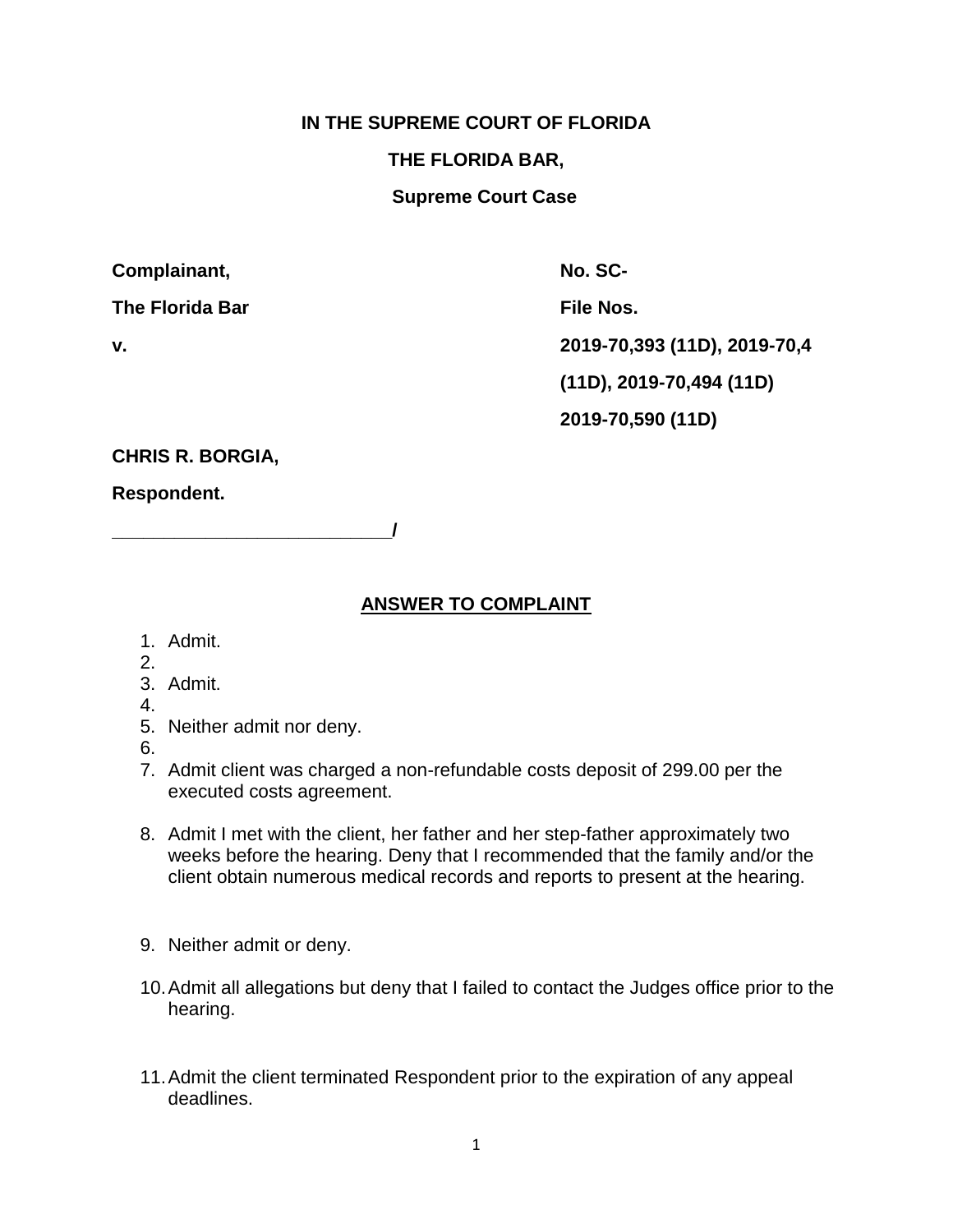- 12.Neither admit nor deny.
- 13.Neither admit nor deny.
- 14.Admit the non refundable costs were not placed in a trust account as it was not necessary. Deny the allegation that the funds were not used to obtain any and all necessary medical records required to prosecute the disability claim for the client.
- 15.Neither admit nor deny
- 16.Admit the client retained the Respondent and executed the standard fee agreement for legal services pursuant to the rules regarding fee agreement under the Social Security guidelines. Neither admit nor deny the remaining allegations.
- 17.Admit
- 18.Deny.
- 19.Neither admit nor deny.
- 20.Deny.
- 21.Admit
- 22.Neither admit nor deny.
- 23.Neither admit nor deny.
- 24.Admit.
- 25.Deny.
- 26.Deny.
- 27.Deny.
- 28.Admit.
- 29.Admit.
- 30.Neither admit nor deny.
- 31.Admit.
- 32.Deny.
- 33.Deny.
- 34.Neither admit nor deny.
- 35.Admit.